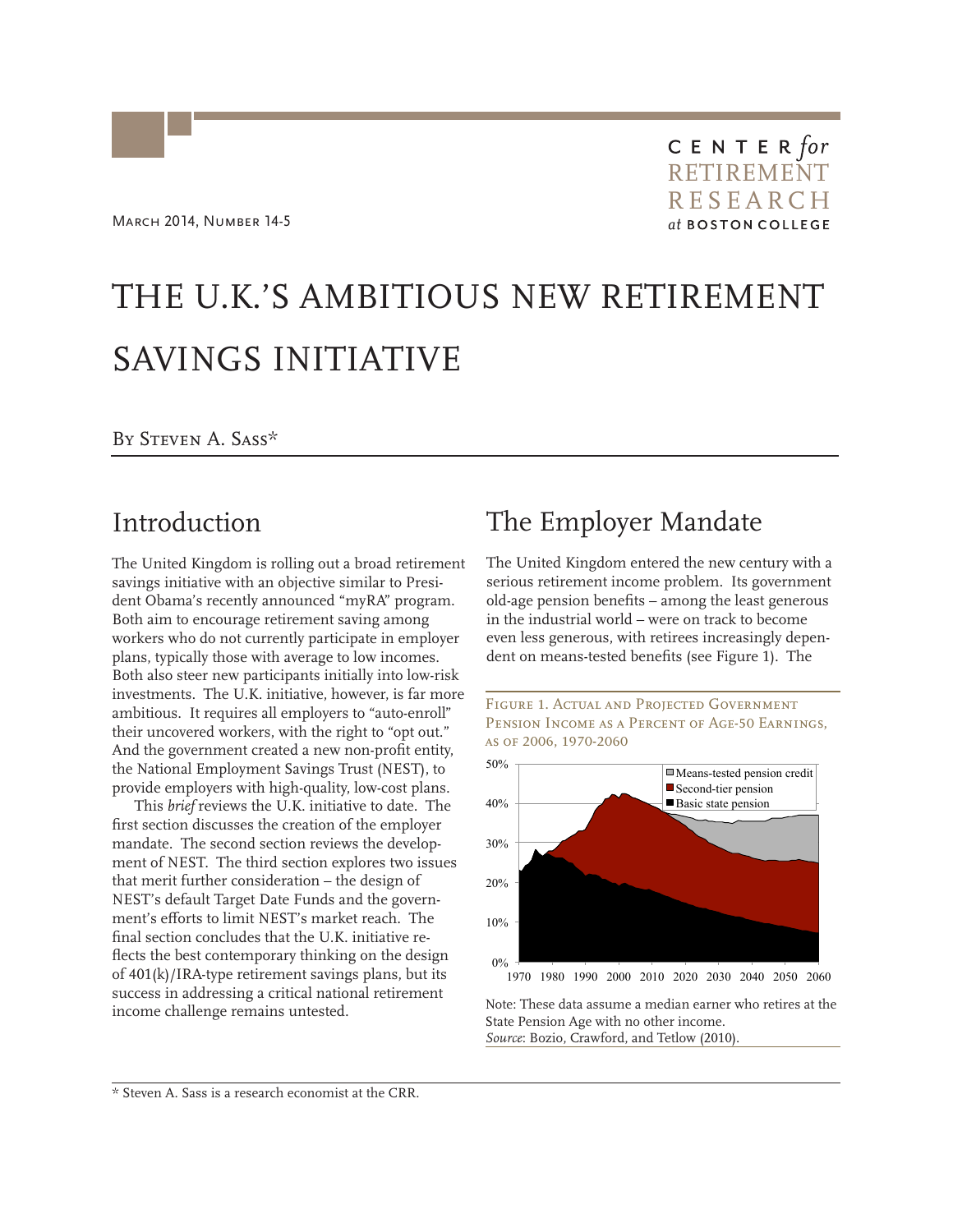decline in government pensions was an especially serious problem for average- and low-wage workers, who typically have little or no retirement savings.

To shore up future retirement incomes, the government in 2001 imposed a retirement savings mandate on employers, requiring them to offer their employees a plan. It required all employers with five or more employees, and no retirement program, to offer workers a "stakeholder" retirement savings plan, with fees capped at 1.5 percent of assets for the first 10 years, and 1 percent of assets thereafter.<sup>1</sup>

Despite the mandate, the stakeholder initiative failed to gain traction. Financial services firms viewed the target market – average- and low-wage workers and small employers – as unprofitable. Marketing and set-up costs were high. Plan providers were also required to offer trustworthy advice, and advising participants who would likely be eligible for means-tested benefits was costly and risky. At the same time, the program did not attract much interest from workers: most stakeholder plans had no contributors.2

The Pensions Commission, created in 2002 to conduct a thorough review of the nation's private retirement income system, concluded that retirement incomes would become "increasingly inadequate and unequal" unless the nation introduced significant reforms. These reforms included an increase in the State Retirement Age, an increase in government pensions available at that age (which would sharply reduce dependence on means-tested benefits), and a revamped employer mandate. Rather than just requiring employers to *offer* a plan, the Commission would require employers to automatically enroll their workers. It would also require matching employer contributions.3

In 2008, Parliament enacted such a mandate. When fully phased in, employers without a better plan will be required to auto-enroll their workers in a retirement savings plan in which workers contribute 4 percent of after-tax earnings, the employer provides a 3-percent match, and government adds 1 percent as tax relief on the worker contribution (see Table 1).<sup>4</sup> Accumulations will then be treated like savings in any U.K. retirement plan: participants cannot access these savings before age 55; by age 75 they must use at least 75 percent to buy an annuity, and can withdraw up to 25 percent tax-free.<sup>5</sup>

#### Table 1. Phase-in for New Employer Mandate

| Phase-in<br>period      | Employers<br>affected         | Minimum contribution |                |                              |
|-------------------------|-------------------------------|----------------------|----------------|------------------------------|
|                         |                               |                      |                | Employee Employer Government |
| Oct. 2012-<br>Feb. 2014 | $250+$<br>employees           | 1%                   | 1%             | 0.25%                        |
| By Apr. 2015            | 50-249                        | 1                    | 1              | 0.25                         |
| By Apr. 2017            | < 50                          | 1                    | 1              | 0.25                         |
| By Feb.<br>2018         | New firms <sup>a</sup>        | 1                    | 1              | 0.25                         |
| By Oct.<br>2017         | With DB<br>plans <sup>b</sup> | 1                    | 1              | 0.25                         |
| Oct. 2017               | A11                           | 3                    | $\mathfrak{D}$ | 0.75                         |
| Oct. 2018               | A11                           | 4                    | 3              | 1                            |

a Firms established after April 2012.

b Firms with traditional defined benefit or hybrid plans. *Source*: U.K. Department for Work and Pensions (2012).

# The National Employment Savings Trust (NEST)

For the U.K.'s new initiative to make a significant contribution to retirement incomes, it had to be low cost. The Pensions Commission targeted a 0.3 percent fee, typically found only in large plans with high-wage workers.<sup>6</sup> Since financial services companies would find such a fee unprofitable for smaller plans serving lower wage workers, the Commission proposed the creation of a financially self-sustaining public entity to provide such low-cost plans to any employer. In response, Parliament created NEST in 2010.7

NEST has a challenging assignment. It is charged with providing high-quality retirement savings plans, for a fee of 0.3 percent of assets under management, to an estimated 750,000 largely small employers, with two to four million largely lower-wage employees. These figures represent about two thirds of all U.K. employers and roughly 10 percent of all workers. To meet the challenge, the Pensions Commission, and subsequent government task forces, developed a strategy with four key components: 1) a low-cost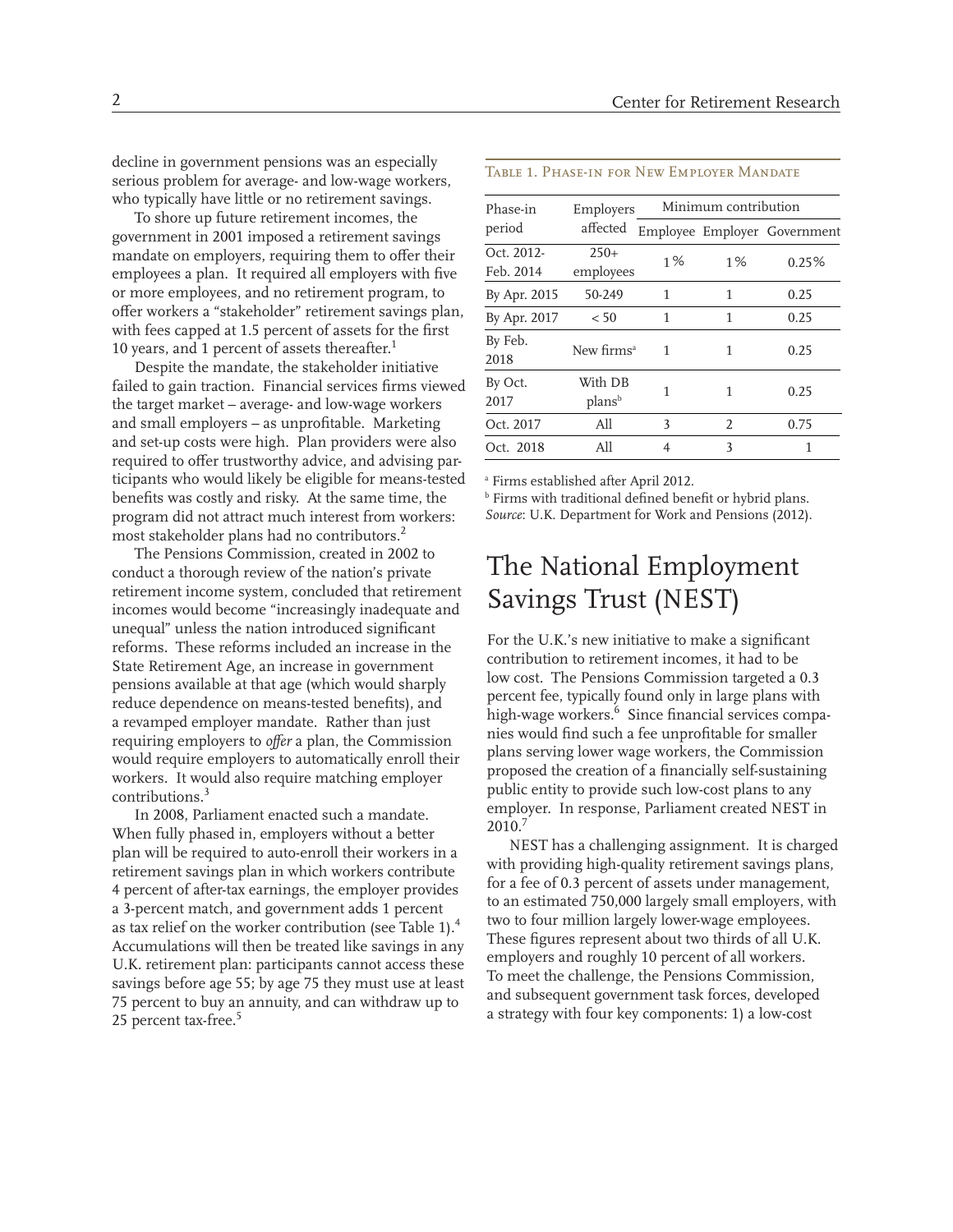national payment collection system; 2) investment options built from low-cost funds from private financial services providers; 3) accounts that follow workers as they move to new employers; and 4) the elimination of the requirement to provide financial advice.

This strategy should reduce costs sharply relative to those in the stakeholder pensions (see Figure 2). Significant upfront costs, driven by the need to interview participants to provide advice, would be cut by eliminating the requirement to provide advice since employer and government contributions make savings a sensible choice and by auto-enrolling participants into default investments. Ongoing costs, primarily for account maintenance, and turnover costs, for maintaining a chain of legacy accounts and setting up new ones, would be sharply reduced by the creation of one large system of portable accounts.

#### FIGURE 2. ESTIMATED MANAGEMENT COSTS UNDER Stakeholder and NEST Plans



Note: The cost estimates are for a median earner, age 40, in a 23-employee company with combined employeeemployer contributions of 8 percent of pay. *Source*: Pensions Commission (2005).

This strategy could succeed once the program attains scale but, until then, costs will far exceed revenues. So the government is lending NEST the funds needed to get the program up and running, with interest equal to the government's cost of funds. Until the loan is repaid, NEST is charging an additional 1.8 percent fee on contributions. As it will take an estimated 20 years to repay the loan, NEST costs for early participants should be roughly equivalent to a 0.5 percent fee on assets under management.<sup>8</sup>

### Issues in NEST's Design

It is too early to judge NEST's success. The program has an attractive website, a set of funds assembled in-house from low-cost funds offered by major investment houses, a panel of annuity providers for those entering retirement, and 250,000 participants as of July 2013.10 Nevertheless, two issues in NEST's design merit further consideration.

### *Target Date Fund Design*

NEST makes Target Date Funds (TDFs) its default investment option, as do most U.S. 401(k) plans with auto-enrollment. But NEST funds differ in three important ways (see Figure 3). First, NEST presents its TDF glide path in terms of risk, not asset allocation, as is commonly done in U.S. 401(k)s. Second, in contrast to U.S. practice, NEST TDFs invest the savings of workers in their 20s in relatively low-risk investments. The explanation is behavioral, not financial. When researching their investment options, NEST heard many young workers say they might stop saving if they saw the value of their account fall. So NEST adopted an investment strategy designed to produce rising nominal balances for workers just starting out.<sup>11</sup> The President's myRA program adopted this approach. Third, NEST TDFs have a "to retirement" rather than a "through retirement" glide path, providing a relatively smooth, low-risk transition to annuities, which NEST participants are required to buy at retirement.<sup>12</sup>

#### FIGURE 3. THE NEST TARGET DATE FUND DESIGN



*Source:* National Employment Savings Trust (2014b).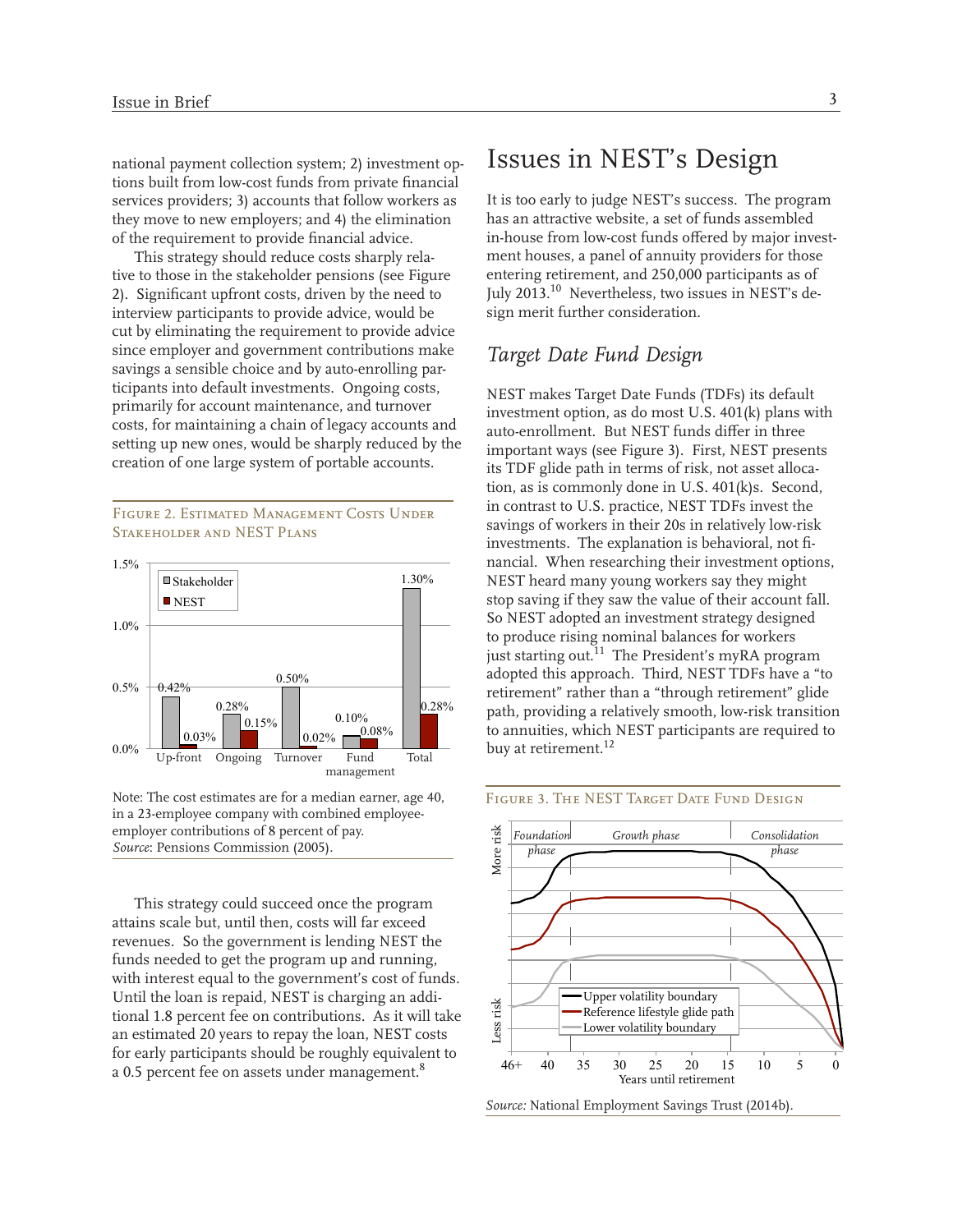### *NEST's Market Boundaries*

The government – and financial services firms – were concerned that NEST might expand beyond its target market and undermine, not complement, private sector providers. As NEST got a 20-year loan at advantageous government borrowing rates, it would be unfair competition. As a result, the legislation imposed restrictions to focus NEST on its target market and to check its expansion. The key restrictions were a cap on contributions, currently  $f_4$ , 500 a year, indexed to wage growth, and a prohibition on transfers between NEST accounts and accounts in other plans.<sup>13</sup>

A 2010 independent review of the new initiative recommended the elimination of these restrictions. It objected to the contribution cap for two reasons. First, the cap would create the need for two plans – NEST for the rank-and-file and another plan for higher-wage workers – adding cost and administrative complexity. Second, workers could view the cap as a ceiling for how much they need to save. The review committee objected to the prohibition on asset transfers for more systemic reasons. It thought workers should move their pension "pots" when changing employers. This change would eliminate the complexity of multiple retirement accounts and provide workers a clearer picture of how much they have in retirement savings and how those savings are invested. The review committee recommended that Parliament remove the restrictions after the program is fully phased in.<sup>14</sup> After gathering comments from other parties, the government accepted these recommendations.

It is difficult to predict NEST's market position after these restrictions are lifted. Will it expand beyond its "target market" and compete with private sector providers? Will its fees be seen as an industry benchmark, putting pressure on more expensive providers? Will NEST's menu of investment options, designed for average- and low-wage workers, limit its appeal beyond its initial target market? Or might it broaden its appeal by offering other investment options, perhaps including funds from other providers?15

# Conclusion

The U.K. initiative is a bold experiment. It aims to raise the retirement savings of those with the greatest saving deficits – average- and low-wage workers and those not covered by employer plans. And it aims to do that using the best contemporary thinking on retirement plan design. President Obama's recently announced myRA program has a similar ambition and also offers workers not covered by employer plans a low-risk, no-cost retirement saving option. The U.K. experience, however, suggests that take-up in myRA could be low without auto-enrollment and matching employer and government contributions. U.S. 401(k) providers might also find other features in the U.K. initiative of interest, such as NEST's TDF design in plans for average- and lower-wage workers.

It remains to be seen if the new initiative succeeds and the United Kingdom avoids a future with "increasingly inadequate and unequal" retirement incomes. But it would surely arrive had the nation continued on its previous course.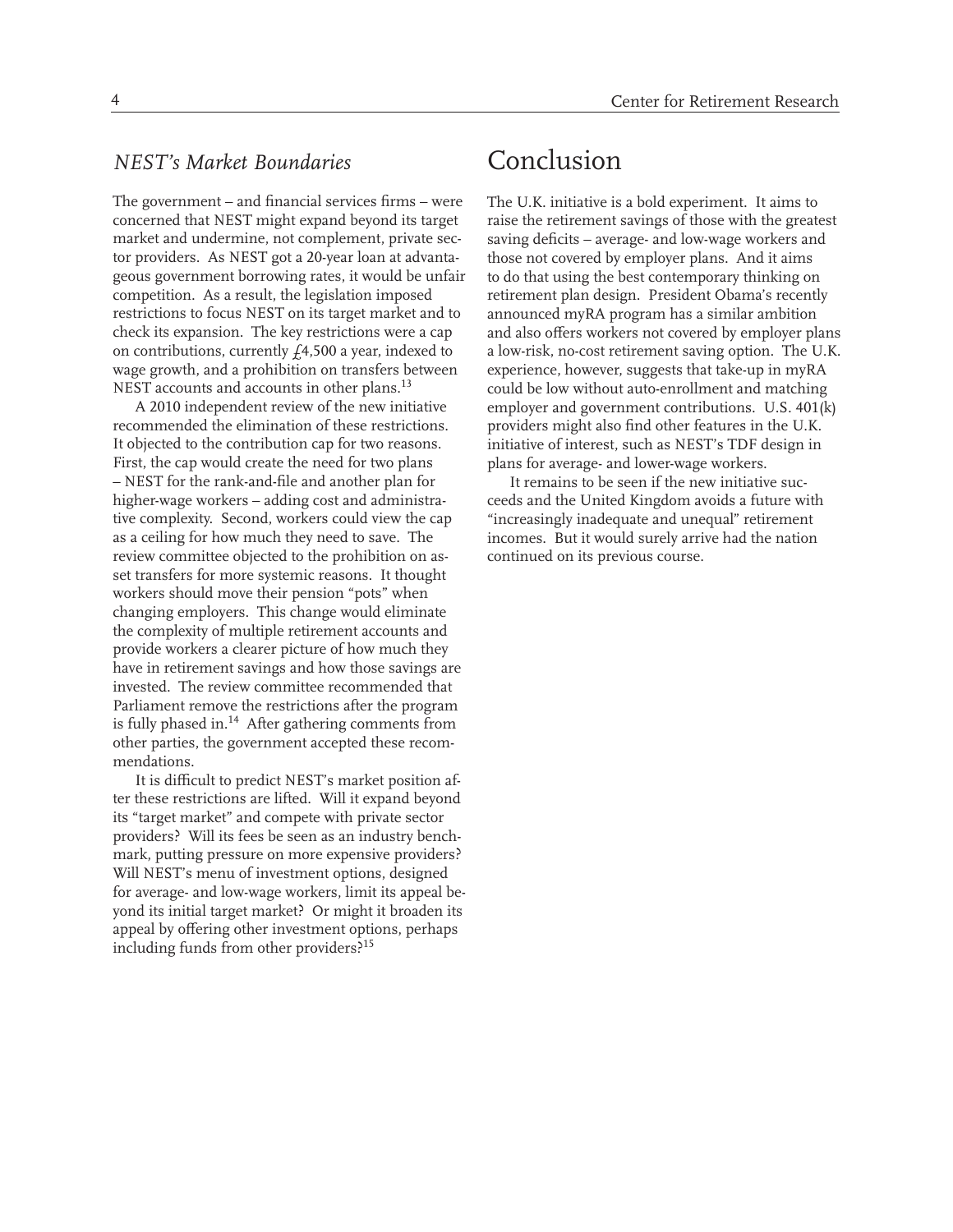## Endnotes

1 Johnson, Yeandle, and Boulding (2010).

2 Pensions Commission (2004).

3 Pensions Commission (2005). The mandate required employers to auto-enroll workers from age 22 to the State Retirement Age (currently 65 for men and 60 for women, rising to 66 for both men and women by 2020) with earnings above the threshold for participation in the state pension program  $(f9,440)$  a year in 2013/14). See Thurley (2013).

4 Workers can contribute less than 4 percent of after-tax earnings to the extent that their employers contribute more than 3 percent. Employers can also establish a 3-month waiting period for plan participation, to avoid administrative challenges in covering transient and seasonal workers. See Government of the United Kingdom (2008).

5 Retirees with retirement incomes of  $f$ 20,000 or more are not required to purchase an annuity, nor are those with small accumulations  $- f16,000$  or less in 2007/08. See HM Revenue & Customs (2014); and Thurley (2010).

6 Pensions Commission (2005).

7 NEST is a "non-departmental public body … that operates at arm's length from government" with a "duty to act in the interests of scheme members." The Secretary of State for Work and Pensions named its initial trustees, along with members of advisory panels representing workers and employers. NEST is now largely self-governing, "though accountable to Parliament through the U.K. Department for Work and Pensions." See National Employment Savings Trust (2014a).

8 Thurley (2013).

9 Such an increase was enacted in 2007. Bozio, Crawford, and Tetlow (2010).

10 The menu of investment options includes Target Date Funds, Ethical, Sharia, Higher Risk, Lower Growth, and Pre-Retirement Funds. NEST does not offer annuities. But as most NEST participants are required to purchase an annuity by age 75, it provides a panel of selected providers that participants can use if they choose (Thurley 2013).

11 National Employment Savings Trust (2014b).

12 As noted, well-to-do retirees, with an annual retirement income of  $f$ 20,000 or more, are not required to purchase an annuity (HM Revenue & Customs 2014). But NEST TDFs are not designed for the well-to-do. A NEST-like "to retirement" TDF could be preferable for U.S. workers who find it advantageous to use their 401(k) savings to "buy an annuity" from Social Security – to use their savings to delay when they claim to increase their monthly benefit. This strategy could be especially advantageous for average- and lower-wage workers with little ability to bear financial risk in retirement. See Sass (2012).

13 Thurley (2013).

14 Johnson, Yeandle, and Boulding (2010).

15 NEST's greatest value-add could be its system for collecting contributions, making payments, and maintaining worker accounts – tasks with large economies of scale. This approach was modelled on the Swedish mandatory retirement savings program, where private pension providers use a publicly created infrastructure to handle transactions and bookkeeping. This design significantly cuts the cost of pension provision and allows these firms to focus on their primary interest and value-add: investing retirement savings and advising clients. See Pensions Commission (2005); and Sundén (2004). NEST makes such a system of centralized bookkeeping and transaction processing feasible in the United Kingdom.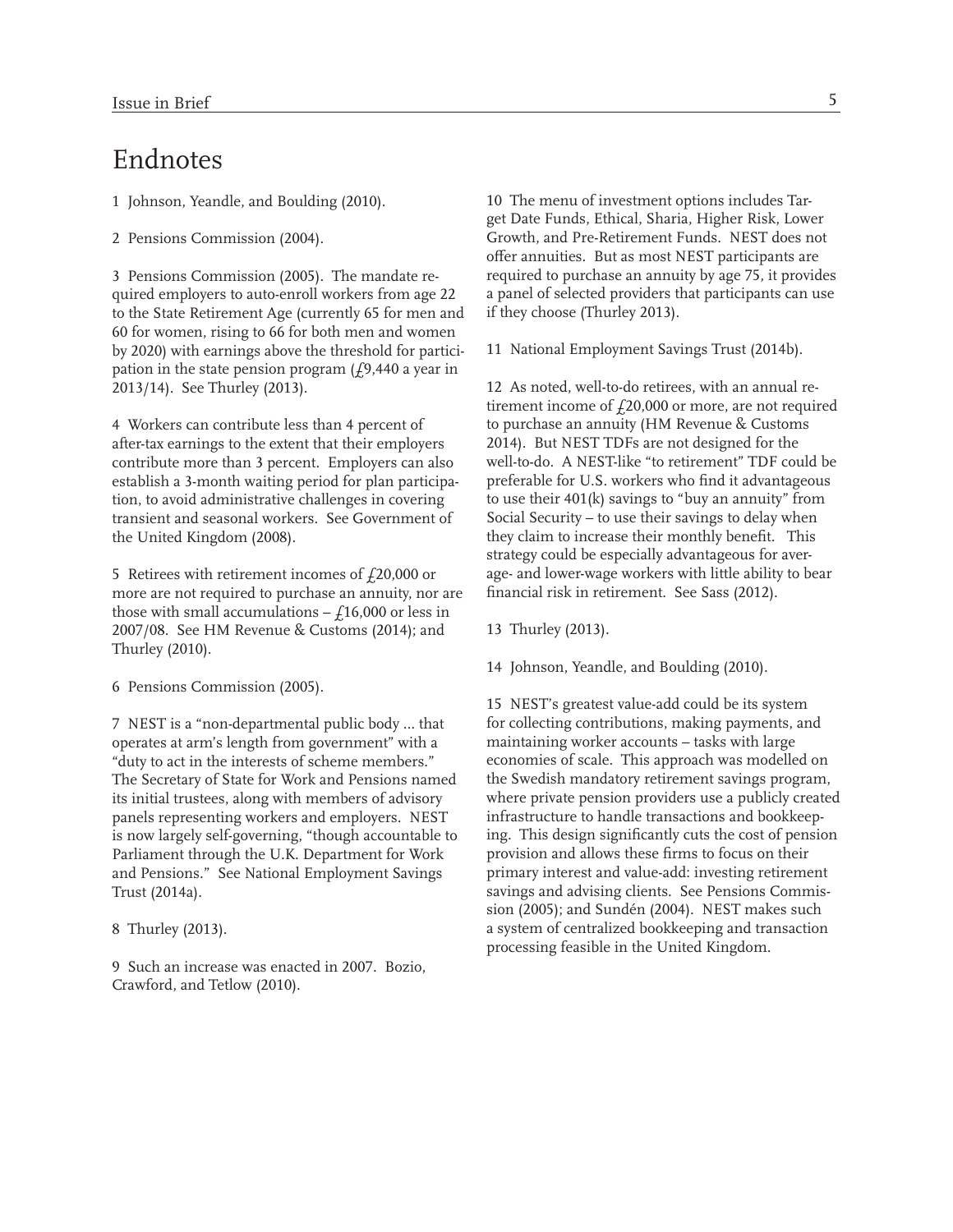# References

- Bozio, Antoine, Rowena Crawford, and Gemma Tetlow. 2010. *The History of State Pensions in the UK: 1948 to 2010*. London, U.K.: Institute for Fiscal Studies.
- HM Revenue & Customs. 2014. "Member Benefits: Drawdown Pension: Flexible Drawdown – Minimum Income." In *Registered Pension Schemes Manual, Technical Pages* (Reference number RPSM09103600). Available at: http://bit. ly/1dQ9bq4.
- Johnson, Paul, David Yeandle, and Adrian Boulding. 2010. *Making Automatic Enrolment Work Review*. London, U.K.: U.K. Department for Work and Pensions.
- Government of the United Kingdom. 2008. *Pensions Act 2008*. London, U.K. Available at: http://www. dwp.gov.uk/docs/a5-3761.pdf.
- KiwiSaver. 2014. KiwiSaver website. Available at: https://www.kiwisaver.govt.nz/statistics/ks-annual-statistics.html.
- National Employment Savings Trust. 2014a. "Who Runs NEST?" Available at: bit.ly/1kHOwx9.
- National Employment Savings Trust. 2014b. "NEST Retirement Date Funds." Available at: http://bit. ly/1nzsIRi.
- New Zealand Inland Revenue. 2014. New Zealand Inland Revenue website. Available at: http://bit. ly/1dtIQmn.
- Pensions Commission. 2004. *Pensions: Challenges and Choices. The First Report of the Pensions Commission*. Norwich, U.K.: The Stationery Office.
- Pensions Commission. 2005. *A New Pension Settlement for the Twenty-First Century. The Second Report of the Pensions Commission*. Norwich, U.K.: The Stationery Office.
- Sass, Steven A. 2012. "Should You Buy an Annuity from Social Security?" *Issue in Brief* 12-10. Chestnut Hill, MA: Center for Retirement Research at Boston College.
- Sundén, Annika. 2004. "How Do Individual Accounts Work in the Swedish Pension System?" *Issue in Brief* 22. Chestnut Hill, MA: Center for Retirement Research at Boston College.
- Thurley, Djuna. 2010. *National Employment Savings Trust (NEST) – background.* Standard Note SN 04826. London, U.K.: House of Commons Library.
- Thurley, Djuna. 2013. *National Employment Savings Trust (NEST) – 2012 onwards*. Standard Note SN 6415. London, U.K.: House of Commons Library.
- U.K. Department for Work and Pensions. 2013. *Supporting Automatic Enrolment: Further Analysis of Earnings, Participation and Provision*. London, U.K.
- U.K. Department for Work and Pensions. 2012. "Automatic Enrolment into a Workplace Pension: Key Facts." London, U.K.